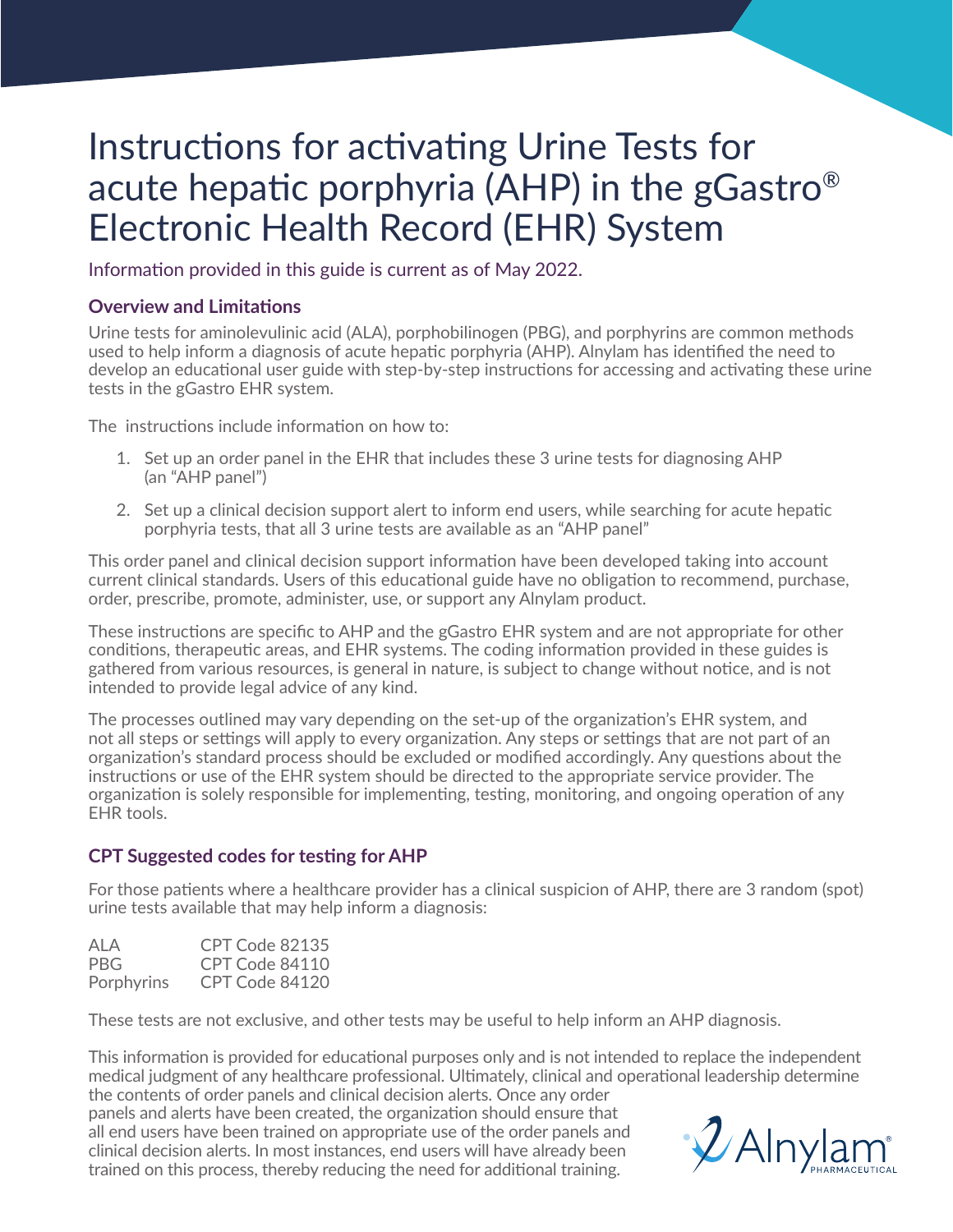# Instructions

### **Order Panel:**

- 1. In a patient service, navigate to the **My Orders** in the Plan section
- 2. Click **New>Root Folder**
- 3. Set the **name** of the new folder to "AHP Panel"
- 4. Click **New>Root Item**
- 5. In the **Create/Modify User List Items** window, set the Order Type to **Lab**
- 6. Add the 3 urine tests to the new AHP Root Folder:
	- a. **ALA CPT Code 82135**
	- b. **PBG CPT Code 84110**
	- c. **Porphyrins CPT Code 84120**
- 7. Click **Save** once completed adding the 3 AHP urine tests to the folder

### **Clinical Decision Alert**

- 1. In a patient service, navigate to the **My Orders** in the Plan section
- 2. Find the Root Folder with **"AHP Panel"**
- 3. In each of the 3 urine tests Notes field, enter "Consider ordering porphobilinogen (PBG), aminolevulinic acid (ALA) and porphyrins for acute hepatic porphyria"
- 4. Click **Save** once the Note has been added to all 3 urine tests in the AHP order panel